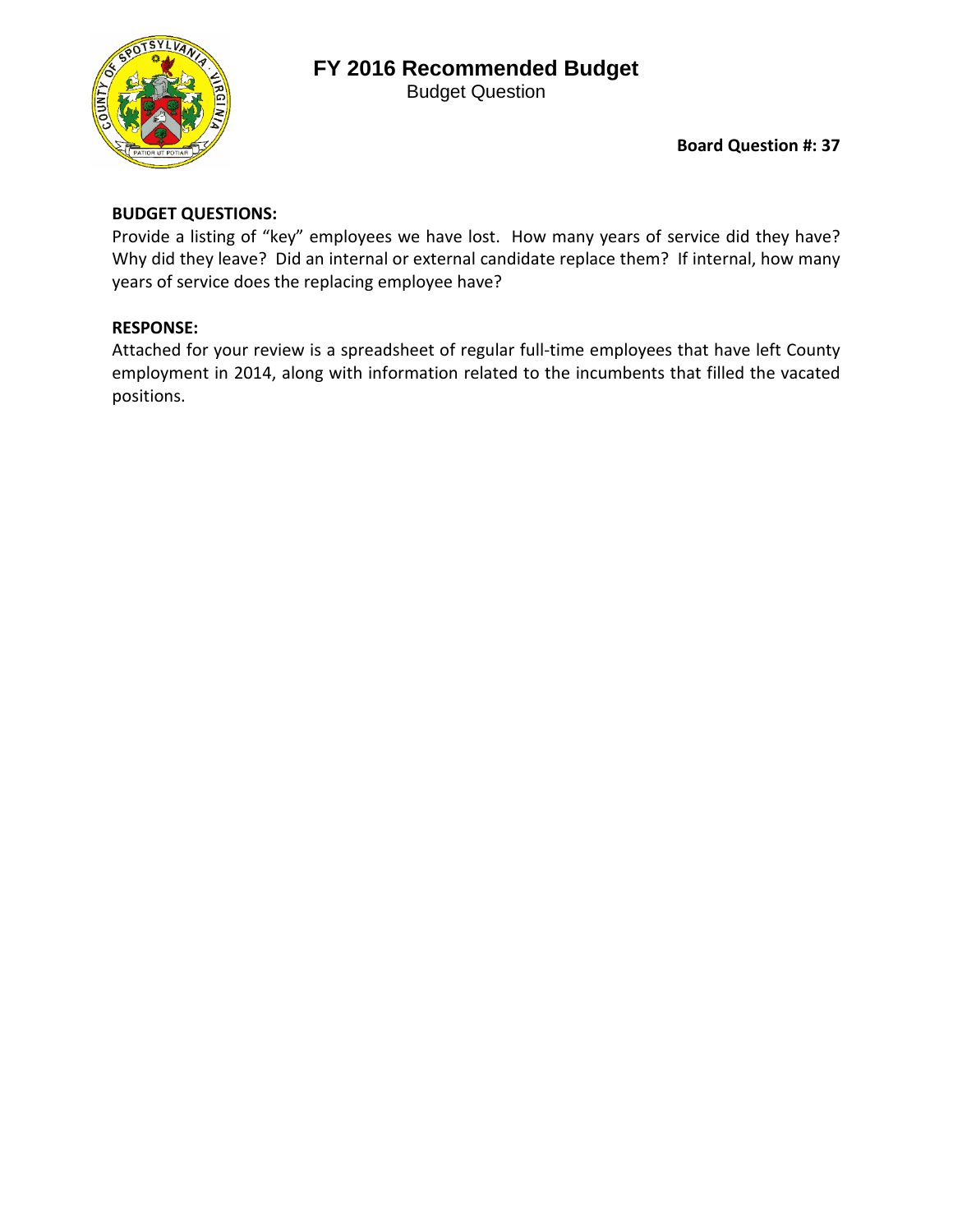|                                |                         | <b>Employee Terminations</b> |                         |                          |                |                              |          | Replacement     |                |                                                   |
|--------------------------------|-------------------------|------------------------------|-------------------------|--------------------------|----------------|------------------------------|----------|-----------------|----------------|---------------------------------------------------|
|                                |                         |                              |                         |                          |                |                              |          |                 | Years of       |                                                   |
| <b>Dept</b>                    | <b>Title</b>            | <b>DOH</b>                   | <b>DOT</b>              |                          | YRS MTHS       | <b>Termination Reason</b>    | External | <b>Internal</b> | <b>Service</b> |                                                   |
| County Attorney                | <b>ASST COUNTY ATTY</b> | 8/22/2011                    | $7/7/2014$ 2            |                          | 11             | <b>VOLUNTARY RESIGNATION</b> | Х        |                 |                |                                                   |
| Assessment                     | DEPUTY CLERK II         | 5/19/2004                    | 7/31/2014 10            |                          | $\overline{2}$ | <b>RETIREMENT</b>            | X        |                 |                | Changed to Assessment Technician                  |
| Assessment                     | <b>APPRAISER II</b>     | 5/14/2007                    | 2/14/2014               | - 6                      | 9              | <b>VOLUNTARY RESIGNATION</b> |          | Х               | 7 yrs.         |                                                   |
|                                |                         |                              |                         |                          |                |                              |          |                 |                |                                                   |
| Treasurer                      | <b>CHIEF DEPUTY</b>     |                              | 9/10/1984 12/31/2014 30 |                          | 3              | <b>RETIREMENT</b>            |          | X               | 17 yrs.        | Changed to Accounting Tech. III + Staff Increases |
| Purchasing                     | PROCUREMENT MGR         | 1/20/2009                    | $5/2/2014$ 5            |                          | 4              | <b>VOLUNTARY RESIGNATION</b> | X        |                 |                |                                                   |
|                                |                         |                              |                         |                          |                |                              |          |                 |                |                                                   |
| IS                             | IT BUSINESS ANALYST     |                              | 3/1/1995 12/12/2014 19  |                          | 9              | <b>VOLUNTARY RESIGNATION</b> |          | Х               | 9 yrs.         |                                                   |
| Circuit Court                  | DEPUTY CLERK II         |                              | 10/15/2002 11/7/2014 12 |                          | 1              | <b>RETIREMENT</b>            | X        |                 |                |                                                   |
| Circuit Court                  | <b>CHIEF DEPUTY</b>     |                              | 1/1/2001 12/31/2014 14  |                          | 0              | <b>RETIREMENT</b>            |          |                 |                | Not Advertised                                    |
| Circuit Court                  | DEPUTY CLERK I          |                              | 7/1/1995 11/14/2014 19  |                          | 5              | <b>VOLUNTARY RESIGNATION</b> |          | Х               | 3 yrs.         |                                                   |
|                                | DEPUTY CW ATTY          | 7/1/1995                     | 7/31/2014 19            |                          | 1              | <b>RETIREMENT</b>            |          |                 |                |                                                   |
| Comm Attorney<br>Comm Attorney | SENIOR LEGAL ASST       |                              | 2/1/1993 10/31/2014 21  |                          | 8              | <b>RETIREMENT</b>            |          | X<br>X          | 10 yrs.        |                                                   |
|                                |                         |                              |                         |                          |                |                              |          |                 | 17 yrs.        |                                                   |
| Sheriff/Courts                 | <b>DEPUTY SHERIFF</b>   | 7/31/2013                    | 1/28/2014               | $\overline{\mathbf{0}}$  | 6              | <b>VOLUNTARY RESIGNATION</b> | х        |                 |                | Rehire                                            |
| Sheriff/Courts                 | <b>DEPUTY SHERIFF</b>   | 12/20/1999                   | 9/30/2014 14            |                          | 9              | <b>VOLUNTARY RESIGNATION</b> | х        |                 |                |                                                   |
| Sheriff/Courts                 | <b>DEPUTY SHERIFF</b>   | 3/8/2004                     | $3/2/2014$ 10           |                          | 0              | <b>VOLUNTARY RESIGNATION</b> |          | х               | 1 yr.          |                                                   |
| Communications                 | <b>COMMUNICATIONS</b>   |                              | 3/17/2014 11/12/2014    | $\overline{\phantom{0}}$ | 5              | <b>VOLUNTARY RESIGNATION</b> | X        |                 |                |                                                   |
| Communications                 | <b>COMMUNICATIONS</b>   | 3/4/2014                     | 3/13/2014               | $\overline{\phantom{0}}$ | 0              | <b>VOLUNTARY RESIGNATION</b> |          | Х               | 1 yr.          | Filled 2 Times (1 new hire)                       |
| Communications                 | <b>COMMUNICATIONS</b>   |                              | 12/18/2012 1/28/2014    | $\overline{1}$           | 1              | <b>VOLUNTARY RESIGNATION</b> | х        |                 |                | Filled 2 Times (1 rehire) - Vacant                |
| Communications                 | <b>COMMUNICATIONS</b>   | 7/31/2006                    | 2/21/2014               | $\overline{7}$           | 7              | <b>VOLUNTARY RESIGNATION</b> | х        |                 |                |                                                   |
| Communications                 | <b>COMMUNICATIONS</b>   | 6/28/2010                    | 1/4/2014                | $\overline{\mathbf{3}}$  | 6              | <b>VOLUNTARY RESIGNATION</b> | х        |                 |                |                                                   |
| Communications                 | <b>COMMUNICATIONS</b>   | 10/18/2004                   | 7/9/2014                | 9                        | 9              | <b>VOLUNTARY RESIGNATION</b> | X        |                 |                |                                                   |
| Communications                 | <b>COMMUNICATIONS</b>   | 11/10/2008                   | 9/10/2014 5             |                          | 10             | <b>VOLUNTARY RESIGNATION</b> | х        |                 |                |                                                   |
| Sheriff/Patrol                 | <b>DEPUTY SHERIFF</b>   |                              | 4/3/2006 11/30/2014     | - 8                      | 7              | <b>RETIREMENT</b>            | X        |                 |                |                                                   |
| Sheriff/Patrol                 | <b>DEPUTY SHERIFF</b>   |                              | 7/8/2013 11/16/2014     | $\overline{1}$           | 4              | <b>VOLUNTARY RESIGNATION</b> | X        |                 |                |                                                   |
| Sheriff/Patrol                 | <b>DEPUTY SHERIFF</b>   | 7/12/2004                    | 5/15/2014               | - 9                      | 10             | <b>VOLUNTARY RESIGNATION</b> | X        |                 |                |                                                   |
| Animal Control                 | ANIMAL CONTROL          | 8/21/2008                    | 9/3/2014                | - 6                      | 11             | <b>VOLUNTARY RESIGNATION</b> |          | Х               | 1 yr.          |                                                   |
| <b>FREM</b>                    | <b>BATTALION CHIEF</b>  |                              | 9/21/1981 11/28/2014 33 |                          | 2              | <b>RETIREMENT</b>            |          | Х               | 26 yrs.        |                                                   |
| <b>FREM</b>                    | DEPUTY CHIEF-FREM       | 6/18/2012                    | $6/13/2014$ 2           |                          | 0              | <b>RETIREMENT</b>            |          | Х               |                | 19 yrs 1 yr. 2 Positions Created                  |
| <b>FREM</b>                    | <b>FIREFIGHTER</b>      | 1/6/2014                     | $2/7/2014$ 0            |                          | 1              | <b>VOLUNTARY RESIGNATION</b> | х        |                 |                |                                                   |
| FREM                           | <b>FIREFIGHTER</b>      |                              | 6/1/2014 6/4/2014 0     |                          | 0              | <b>VOLUNTARY RESIGNATION</b> | x        |                 |                |                                                   |
| FREM                           | <b>FIREFIGHTER (SA</b>  |                              | 8/25/2014 10/6/2014 0   |                          | 1              | <b>VOLUNTARY RESIGNATION</b> | х        |                 |                |                                                   |
| FREM                           | FIREFIGHTER 24/7        |                              | 6/25/2012 10/24/2014 2  |                          | 4              | <b>VOLUNTARY RESIGNATION</b> | х        |                 |                |                                                   |
| FREM                           | FIREFIGHTER 24/7        | 7/19/2004                    | 4/3/2014                | - 9                      | 9              | <b>VOLUNTARY RESIGNATION</b> | X        |                 |                |                                                   |
| FREM                           | FIREFIGHTER 24/7        | 7/9/2007                     | 2/9/2014                | - 6                      | 7              | <b>VOLUNTARY RESIGNATION</b> | X        |                 |                |                                                   |
| FREM                           | FIREFIGHTER/MED         | 1/14/2008                    | 5/24/2014               | - 6                      | 4              | <b>VOLUNTARY RESIGNATION</b> |          | Х               | 9 mo.          |                                                   |
| FREM                           | <b>FIREFIGHTER/MED</b>  | 9/21/2009                    | 4/11/2014               | $\overline{4}$           | 7              | <b>VOLUNTARY RESIGNATION</b> | X        |                 |                |                                                   |
| FREM                           | FIREFIGHTER/MED         | 9/21/2009                    | 9/23/2014 5             |                          | 0              | <b>VOLUNTARY RESIGNATION</b> | X        |                 |                |                                                   |
| FREM                           | FIREFIGHTER/MED         | 6/1/2014                     | 10/8/2014 0             |                          | 4              | <b>VOLUNTARY RESIGNATION</b> | X        |                 |                |                                                   |